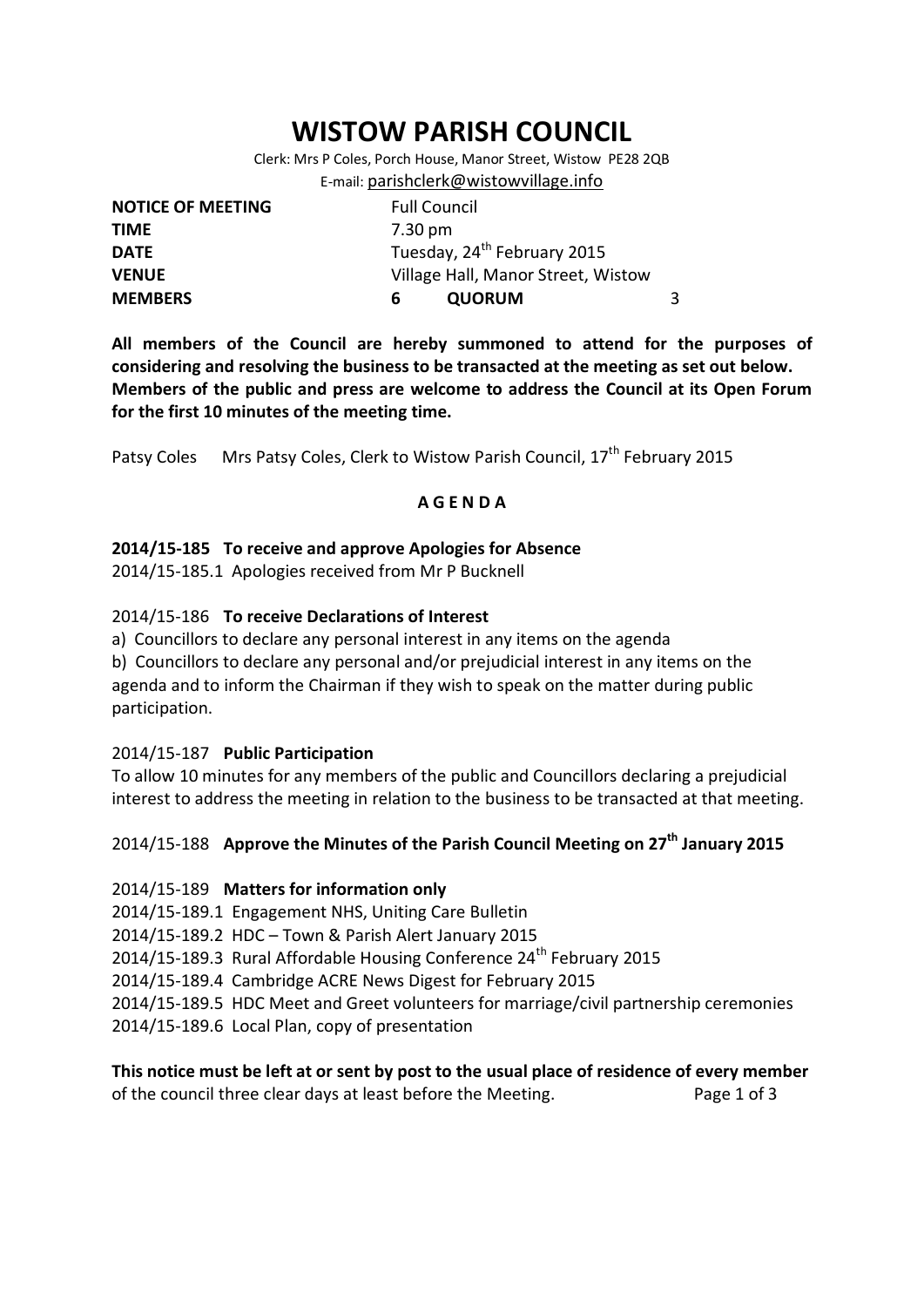Page 2

#### **2014/15-190 Policing Matters**

- 2014/15-190.1 Speedwatch Update
- 2014/15-190.2 ECops updates (various)
- 2014/15-190.3 Feedback from Forum meeting on  $18<sup>th</sup>$  February

## 2014/15-191 **To receive reports from County and District – Mr M Tew, Mr P Bucknell and Mrs A Curtis**

## 2014/15-192 **Finance**

- a) to approve the Financial Statement and Cashflow for 2014/15 February
- b) to approve payment of outstanding amounts Nothing outstanding

c) Cambridge Building Society account updated with interest of £140.64. Forms collected to remove Mr Bucknell as signatory and add another signatory, to be decided.

d) Notification of Band D tax base for precept of £50.93

#### 2014/15-193 **Correspondence**

2014/15-193.1 Letter from HACT requesting donation

- 2014/15-194 **To consider any Planning Applications received**
- 2014/15-194.1 None received

## 2014/15-195 **Highways Report/Traffic Matters**

- 2014/15-195.1 MVAS purchase update on outstanding matters
- 2014/15-195.2 White lines at junction of Parsonage Street/Mill Road
- 2014/15-195.3 Any other outstanding issues

#### 2014/15-196 **Maintenance Issues**

- 2014/15-196.1 Grass Cutting CMG now instructed for 2015 season and schedule and terms and conditions received.
- 2014/15-196.2 Playground any outstanding matters
- 2014/15-196.3 Playground rota/risk assessment forms November, Mr McInnes and January Mr Leigh outstanding, Mr Hodson on rota for February
- 2014/15-196.4 Pollarding on Mill Road quote chased
- 2014/15-196.5 Location of BT Cabinet Bridge/Manor Street green
- 2014/15-196.6 Any streetlight issues. Sale of PC1

## 2014/15-197 **Administration Issues**

- 2014/15-197.1 Clerk's Vacancy
- 2014/15-197.2 Parish Councillor Vacancy

**This notice must be left at or sent by post to the usual place of residence of every member of the council three clear days at least before the Meeting.** Page 2 of 3